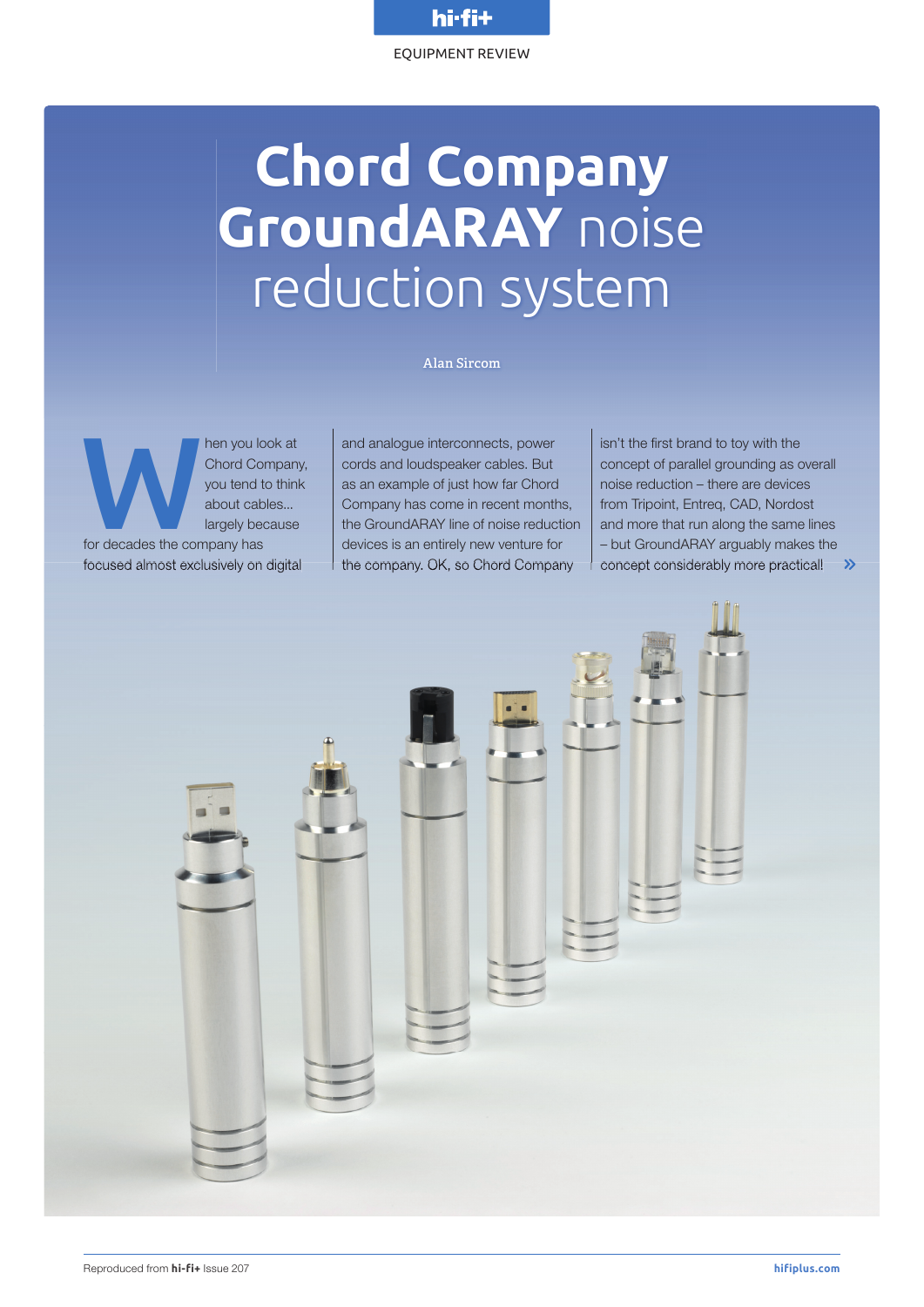## EQUIPMENT REVIEW Chord Company GroundARAY



The logical place to go looking for sonic differences would be the noise floor, and yes, those silences are some of the most silent silences I've never heard.



## **Going to Ground**

Where most of the aforementioned grounding systems rely on a standalone box that connects to spare connectors on a piece of electronics, GroundARAY is a small, cylindrical per-unit device that plugs into the back panel of your electronic device. Each one costs the same £550 (because they are effectively the same grounding device with a different termination).

GroundARAY is a 10cm long aluminium tube with the words 'Chord GroundARAY' laser etched along the side and Chord's logo on the end. The dealer demo pack – with five of them in a black box – looks like the McGuffin in a *Mission Impossible* movie. In systems where shelf-space is at a premium, bringing the grounding solution to the component is less problematic than devoting a whole shelf to an earthing box. Just remember you need at least 10cm behind the product.

Pragmatically speaking, that's a bonus to GroundARAY that no audio reviewer will ever fully understand; it flies under the radar. A parallel

grounding system is very noticeable when you add it; there's boxes and wires everywhere, which are all too easy to spot by the non-audiophiles. These can do their stuff safe in the knowledge that you don't have to justify their existence. Whether that justification is familiar scrutiny or peer pressure, the GroundARAY's 'behind the product invisibility' is a boon.

The 'secret sauce' inside the GroundARAY remains secret, but is said to be a series of absorption devices, using materials chosen for the specific task. This provides a lowimpedance pathway for high-frequency noise, wicking away noise from the signal ground of the device to which the GroundARAY is connected. Were it not that it sounds like Gothic horror, GroundARAY is like a little tube of deadness for your audio system, and the more products that receive the GroundARAY treatment, the more the effect becomes noticeable.

How it works is simple. Borrow a dealer demo box. Listen to your system without them. Put one in a spare BNC,

XLR, or RJ45 connector on your DAC or streamer. Listen again. Then do the same in a RCA or XLR socket in your amplifier. Listen a third time. Then whip them all out and give your system a final confirmatory listen with all the GroundARAYs taken out of the loop. Repeat the whole process a second time because you can't quite believe what you heard the first time. When you hand back the demo box, you find your credit card has accidentally fallen into the dealer's card reading machine and, well, while it's there, you might as well order a few.

## **Grounded in sound**

Given Chord Company's suggestion that these are 'noise reduction' devices, the logical place to go looking for sonic differences would be in the noise floor, and yes, those silences are some of the most silent silences I've never heard. But that's only the start of the story; what the GroundARAY is so adept at controlling is noise in the high frequencies. This makes audio electronics – especially digital audio

 $\mathbf{\Sigma}$